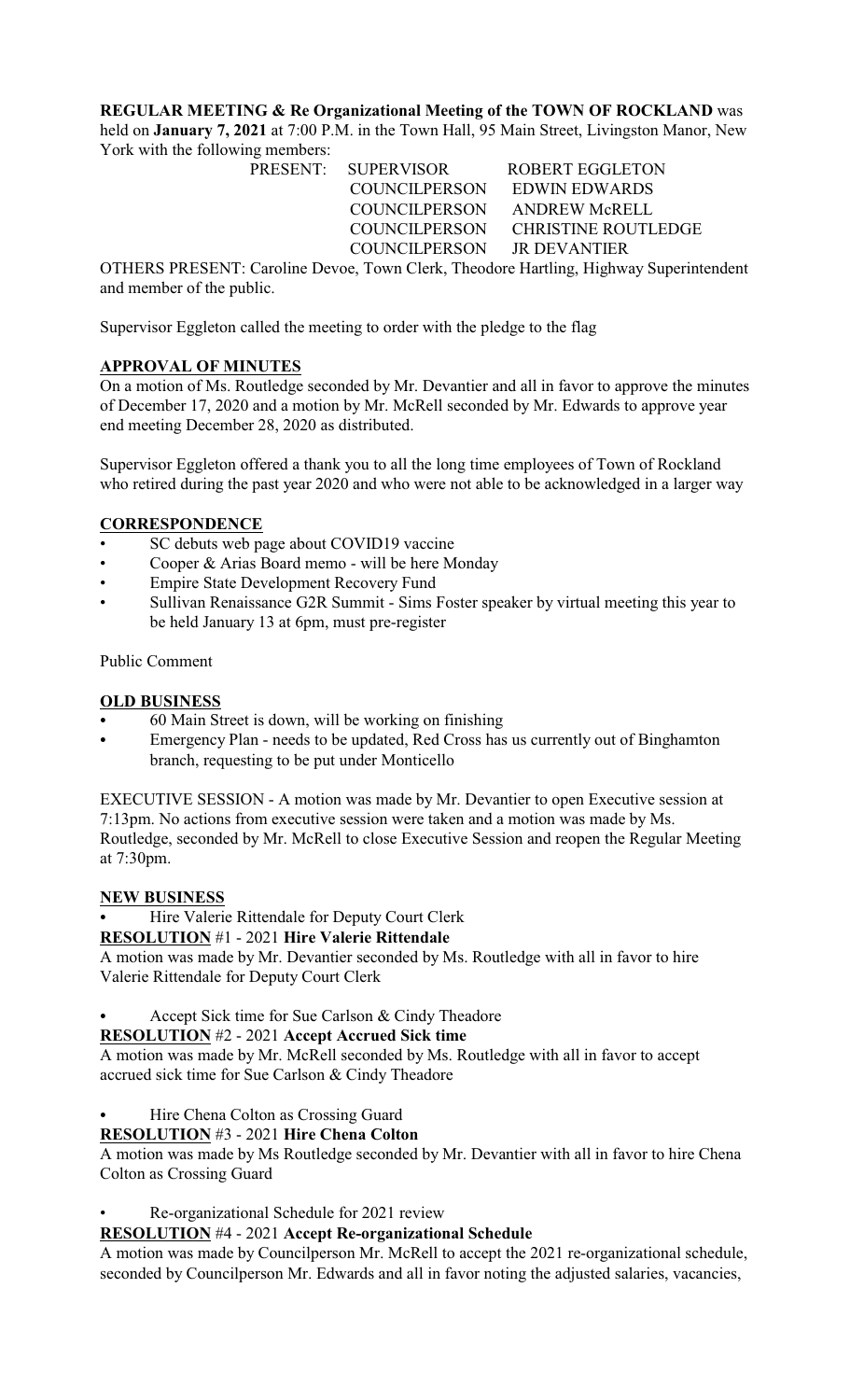# **REGULAR MEETING OF TOWN OF ROCKLAND January 7, 2021 cont' Pg***.2*

new positions and re-appointments. (2021 Schedule is separate attachment to minutes) Mr. McRell was appointed as Deputy Supervisor, Jamie Parsons was appointed as Deputy Highway Superintendent at time and a half pay rate.

### Budget Modification for Building Demo

#### **RESOLUTION** #5 - 2021 **2020 Budget Modification**

WHEREAS, the 2020 Budget requires modification, now therefore be it RESOLVED that the following General Fund entries be authorized:

| FROM: | 1110.1 | \$2000.00 | TO:                | 1110.4 | \$2000.00 |
|-------|--------|-----------|--------------------|--------|-----------|
|       | 9010.8 | \$4260.00 |                    | 8810.4 | \$1260.00 |
|       |        |           |                    | 9030.8 | \$3000.00 |
|       | 1620.2 | \$2000.00 |                    | 1440.4 | \$2000.00 |
|       | 9060.8 | 48,000.00 |                    | 3650.4 | 48,000.00 |
|       |        |           | $1 \t11 \tN1 \tN1$ |        |           |

A motion was made by Mr. Devantier seconded by Mr. McRell and unanimously carried.

Resolution directing Town Assessor to Grant Certain Real Property Tax Exemptions **RESOLUTION** #6 - 2021 **Allow Assessor to Grant Certain Real Property Tax Exemptions** A motion was made by Ms. Routledge seconded by Mr. McRell with all in favor to allow the Town of Rockland Assessor to grant real property tax exemptions of Persons with Disabilities and Limited Incomes and Senior Citizens on the 2021 assessment roll pursuant to Governor Cuomo Executive Order No. 202.83 and takes effect immediately and expires on May 1, 2021.

#### Resolution to accept Marinella DiVita deputy town clerk

### **RESOLUTION** #7 - 2021 **Accept Marinella DiVita as Deputy Town Clerk**

A motion was made by Ms. Routledge seconded by Mr. Edwards with all in favor to accept the appointment of Marinella DiVita as Deputy Town Clerk

Budget Modification - Highway

### **RESOLUTION** #8 - 2021 **Budget Modification**

WHEREAS, the 2021 Budget requires modification, now therefore be it RESOLVED that the following Town of Rockland Highway fund entries be authorized:

FROM: Hwy Fund Balance \$77,000 TO: 5130.2 \$77,000 A motion was made by Mr. Devantier seconded by Mr. McRell and unanimously carried.

Change Expenditures on Water/Sewer

# **RESOLUTION** #9 - 2021 **Change Expenditures on Water/Sewer**

A motion was made by Ms. Routledge seconded by Mr. McRell with all in favor to change the expenditures on Water/Sewers to 60% for Livingston Manor and 40% Roscoe

Budget Modification LM Sewer

#### **RESOLUTION** #10 - 2021 **2020 Budget Modification**

WHEREAS, the 2020 Budget requires modification, now therefore be it RESOLVED that the following Livingston Manor Sewer fund entries be authorized:

| FROM:  | Fund Balance \$8,000 |          | TO: | 8120.2 | \$42,000 |
|--------|----------------------|----------|-----|--------|----------|
|        | 9060.8               | 23,000   |     | 8110.2 | 100      |
|        | 9010.8               | 2,000    |     |        |          |
|        | 8120.1               | 5,000    |     |        |          |
|        | 8110.1               | 2,000    |     |        |          |
|        | 8110.4               | 2,100    |     |        |          |
| TOTAL: |                      | \$42,100 |     | TOTAL: | \$42,100 |

A motion was made by Ms. Routledge seconded by Mr. Edwards and unanimously carried.

Budget Modification LM Water

# **RESOLUTION** #11 - 2021 **2020 Budget Modification**

WHEREAS, the 2020 Budget requires modification, now therefore be it RESOLVED that the following Livingston Manor Water fund entries be authorized: FROM: 8320.2 \$1,000 TO: 8310.2 \$ 50 8310.4 750

|        |         | 00 I V . I |         | $\sim$ |
|--------|---------|------------|---------|--------|
|        |         | 8340.2     |         | 200    |
| TOTAL: | \$1,000 | TOTAL:     | \$1,000 |        |

A motion was made by Mr. Devantier seconded by Mr. McRell and unanimously carried.